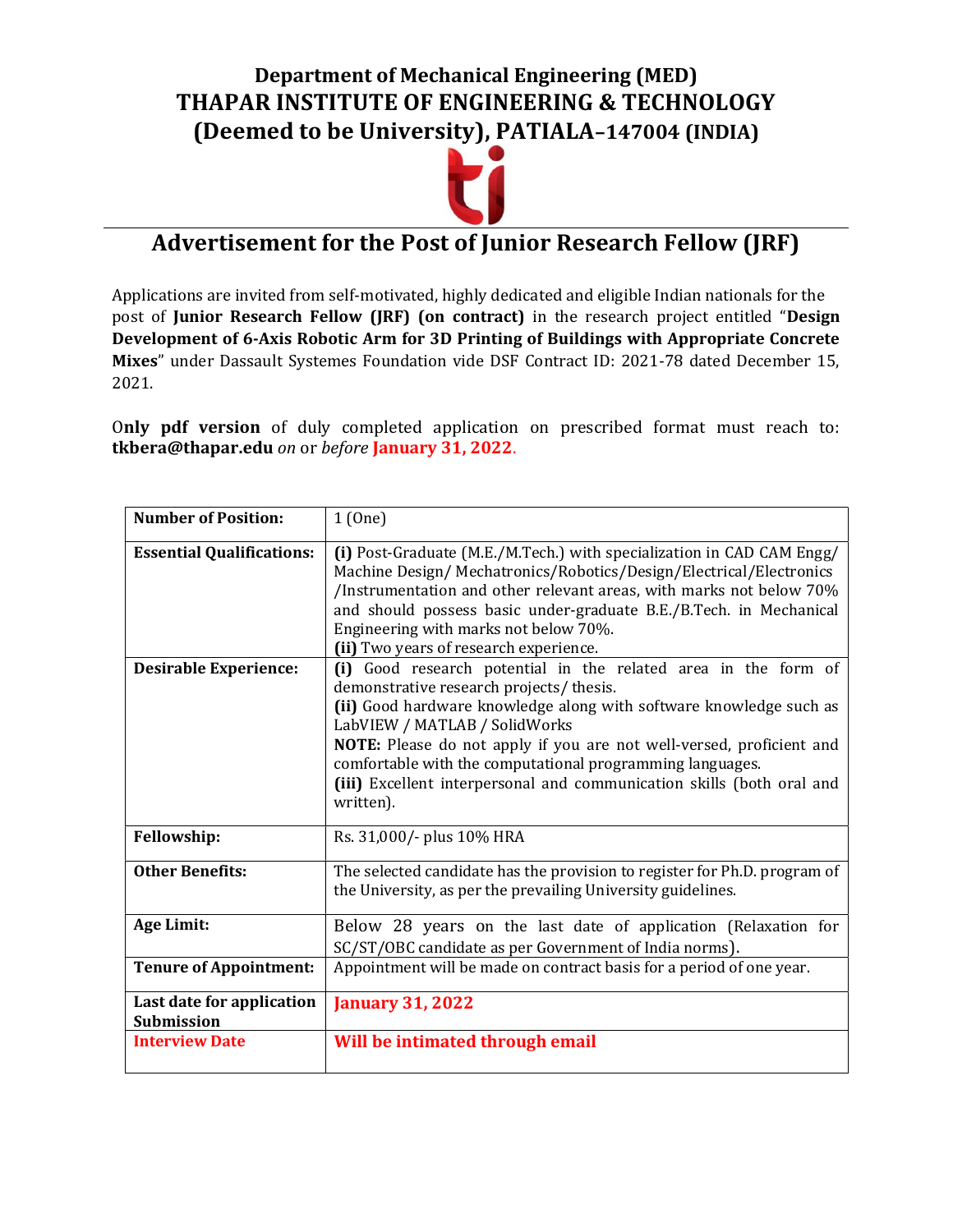#### NOTE:

(1) Only candidates having excellent academic record and a keen interest in research are highly encouraged to apply.

(2) The applicant will be responsible for the authenticity of information, other documents and photograph submitted.

(3) Mere possessing the prescribed qualification does not ensure that the candidate would be called for interview. The candidates will be shortlisted on the basis of merit and need of the project.

(4) Shortlisted candidates will be informed through email only.

(5) Shortlisted candidates have to present themselves personally or online for the interview on the scheduled interview date and time, with updated CV and original and attested photo copies of marks sheets/ certificates in support of their academic qualifications.

(6) Applicants in employment (private, government or any other organization) are required to submit a "No Objection Certificate" from the employer at the time of interview.

(7) No TA/DA will be paid for appearing in the interview. Candidates should make their own arrangements for stay.

| (Dr. Tarun Kumar Bera)         | (Dr. Naveen Kwatra)               | (Dr. Shweta Goyal)                |
|--------------------------------|-----------------------------------|-----------------------------------|
| Professor & PI of Project, MED | Professor & Co-PI of Project, CED | Professor & Co-PI of Project, CED |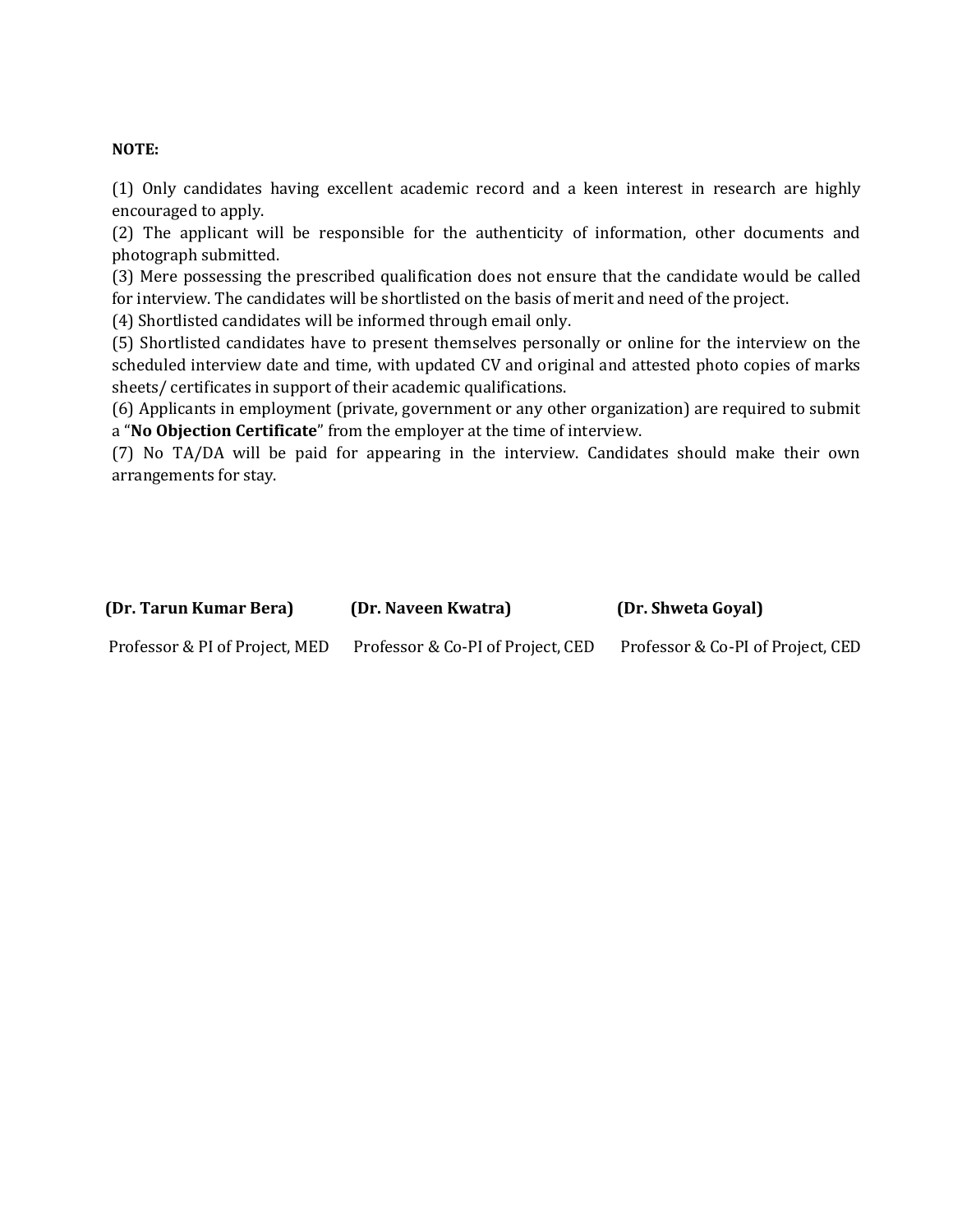## Format for JRF Application

1) Application for the post of:

2) Name of the Candidate in full (in capital letters):

3) Date of Birth:

4) Nationality:

- 5) Email Address (important to fill):
- 6) Mailing Postal Address:
- 7) Educational qualifications (starting from High school onwards)

| Sl.<br>No. | Name of Exam<br>passed | Subjects/<br>Branch/<br>Specializations | Name of the<br>University/<br>Board | Month & Year<br>of exam<br>passed | Marks<br>secured | Percentage<br>of Marks<br>secured/<br>CGPA |
|------------|------------------------|-----------------------------------------|-------------------------------------|-----------------------------------|------------------|--------------------------------------------|
| $[1]$      | X                      |                                         |                                     |                                   |                  |                                            |
| $[2]$      | XII                    |                                         |                                     |                                   |                  |                                            |
| $[3]$      | Graduation             |                                         |                                     |                                   |                  |                                            |
| $[4]$      | Post<br>Graduation     |                                         |                                     |                                   |                  |                                            |
| $[5]$      | Any other              |                                         |                                     |                                   |                  |                                            |

Photograph Here